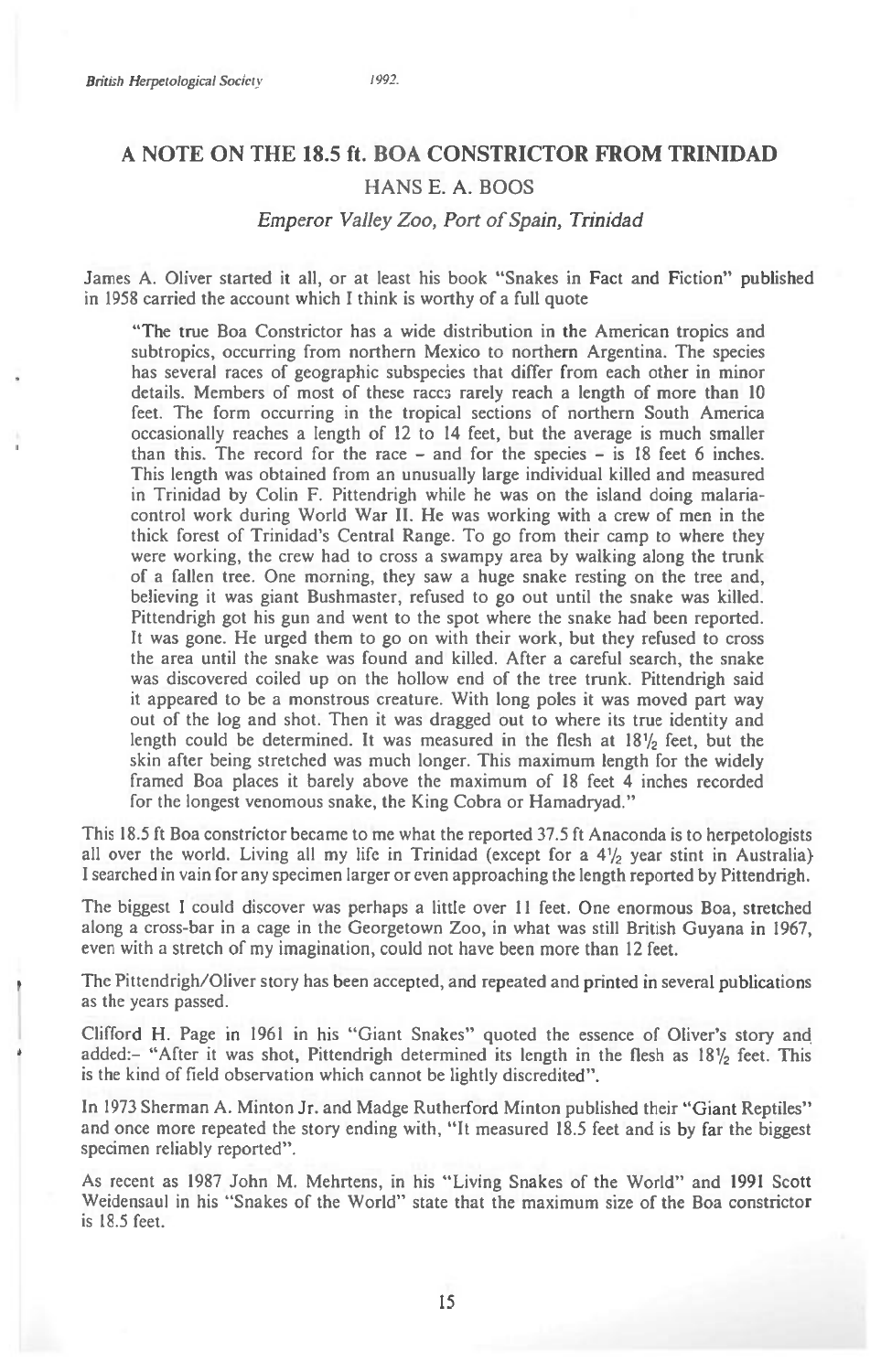Chris Mattison in his 1986 version of "Snakes of the World" went even one better, rounding off the maximum measurement to "6m (20 ft)".

But how reliable was this original report?

I have had an autographed copy of Oliver's "Snakes in Fact and Fiction" in my library for many years, and every time I read the account it worried me. Then one day in 1980 while going through the index on an ongoing series of publications on the Flora of Trinidad and Tobago I saw a paper on the Bromiliads, written by a Colin F. Pittendrigh. This galvanized me into writing to James Oliver, asking him about the story, and if he knew the present whereabouts of Pittendrigh.

Oliver replied giving me the last known address he had for Pittendrigh and added that he had met him occasionally at the American Museum of Natural History after World War II and that he had repeated his story essentially as it was printed in "Snakes in Fact and Fiction".

A letter to Pittendrigh soon brought a reply dated March 12th, 1980. He was now the Harold A. Millar Professor of Biology and Director of the Hopkins Marine Station of Stanford University in California.

What he wrote was, that on that fateful day, alerted by his field-crew he shot what he describes as a "Boa Constrictor", which was sunning itself on a felled tree trunk. So heavy that it took two men to carry it back to their camp in the Guico/Tamana area of Eastern Trinidad, where, he then stated, he skinned it, so that it stretched completely across the back of their laboratory building which measured 30 feet long. He also said that "The animal was about 18 feet long".

That night the unprotected skin was destroyed and partially eaten by stray dogs and unfortunately no pictures were taken. Apparently, no pieces of skin were preserved either. He ends by saying "However, my memory is clear on it all — it was truly an immense snake!"

In my reply to Pittendrigh I pointed out to him the confusion caused by the common use of the name "Boa Constrictor" to mean both the Anaconda and Boa in South America (which is noted by the Mintons on p 202 of the 1975 paperback — edition of their "Giant Reptiles") and pressed him for more details that he may have remembered about the appearance, colour, pattern and scalation of the snake, and suggested to him that in fact it may have been an Anaconda — *Eunectes murinus* (which is fairly common in the area) that was shot that day in 1944, and not a Boa Constrictor.

His reply was stunning to me. He admitted that "I certainly cannot exclude the possibility that the snake I shot in Tamana was an Anaconda ("Huilla") because I am no herpetologist". He added that he had assumed that since Anacondas were swamp inhabitants and that there were no swamps in the Guico/Tamana area, that it must have been a Boa Constrictor. He ends his letter "However, there is no doubt that 1 cannot attest, with any scientific authority, that it was *not* an Anaconda. Nevertheless, I seriously doubt that".

Like a blood hound on a trail I found it difficult to accept his negative admission and once more wrote him sending him a map of the area with capture and sighting-locations of Anacondas that I had recorded over the years, and requested that he pinpoint for me the exact location of the camp where the snake was killed.

Back came the map with his location circled in red near the village of Mamon, only a few miles from the edge of the Nariva Swamp and almost equidistant from both coastal and inland locations of the collection-sites I had noted. And to cap it all, is his final admission, in his handwriting, in the margin of the map — "Many thanks for your letter. It *does* seem reasonable that my snake was an Anaconda. I have marked the location". That map and the letters are in my files.

I felt I was finally home.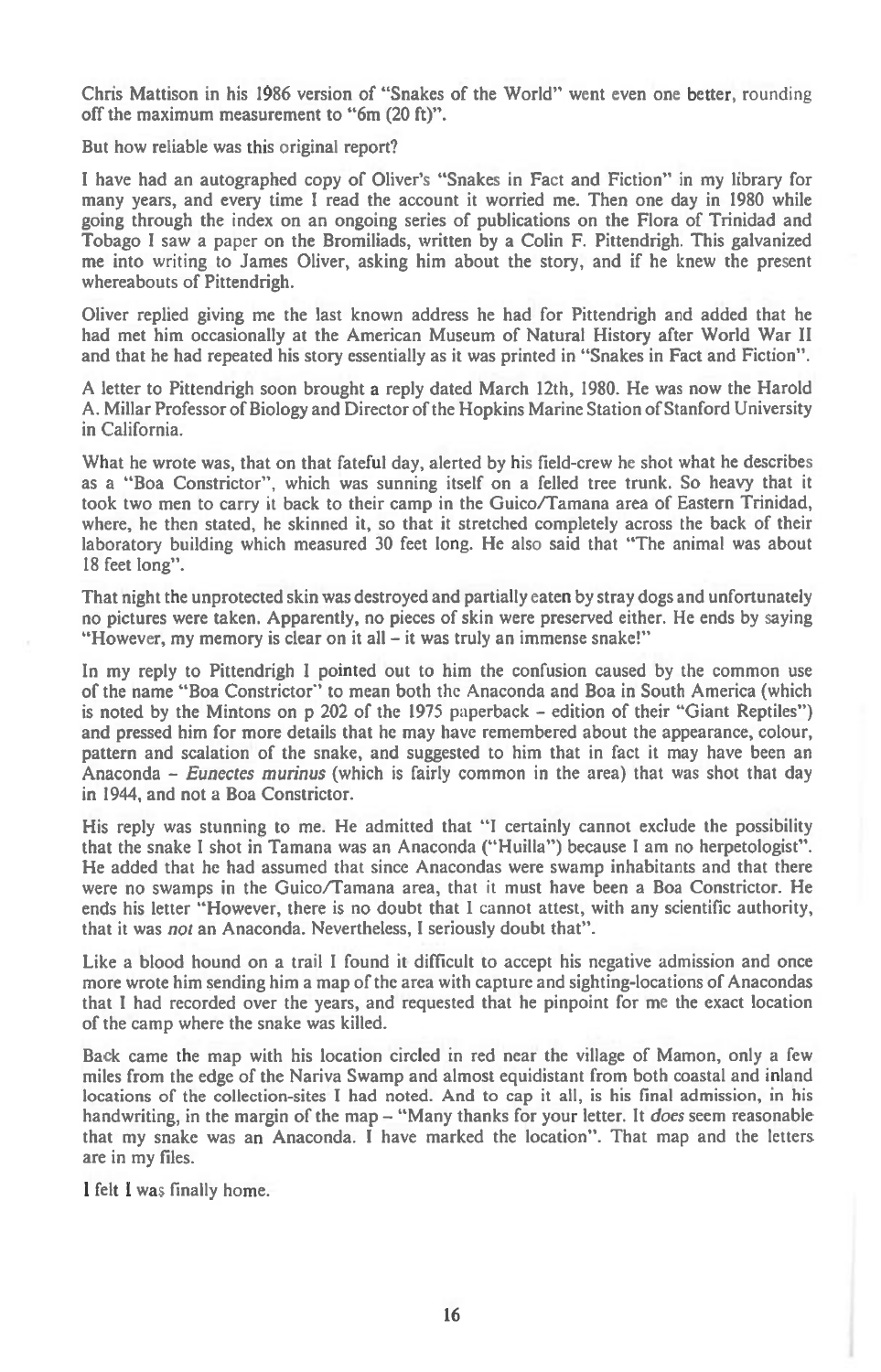But, as ever, there was always a nagging, "What if?"

Several years later, unannounced, and with what prompting I may never discover, Yussuf Khan came to see me. He said he lived at Alfonso St. in the town of Sangre Grande, and had once worked on the malaria-eradication project with Colin F. Pitendrigh. He remembered him well, and he remembered the killing of the huge snake just as vividly. Trying not to 'lead' him I asked him to describe what he remembered of it. He said it was huge, greenish, and shining, and he thought at the time it looked like a "Huille".

'Huille' or 'Huillia' is the local name for the Anaconda. I held my breath as I showed him slide transparencies of both species and asked him if he recognized which one had been killed that day.

He did not hesitate, and simply pointed to the Anaconda and said in perfect Trinidadian "Dat is it".

He left after a while promising to return. That was in the mid-80's and he was not visited me again. I have not gone to search for hint, nor have I seriously searched any more for a Boa Constrictor to equal or exceed 18.5 feet. However I do hope, one day I will perhaps see or collect an Anaconda of such a length, or larger, from our fast disappearing wild places.